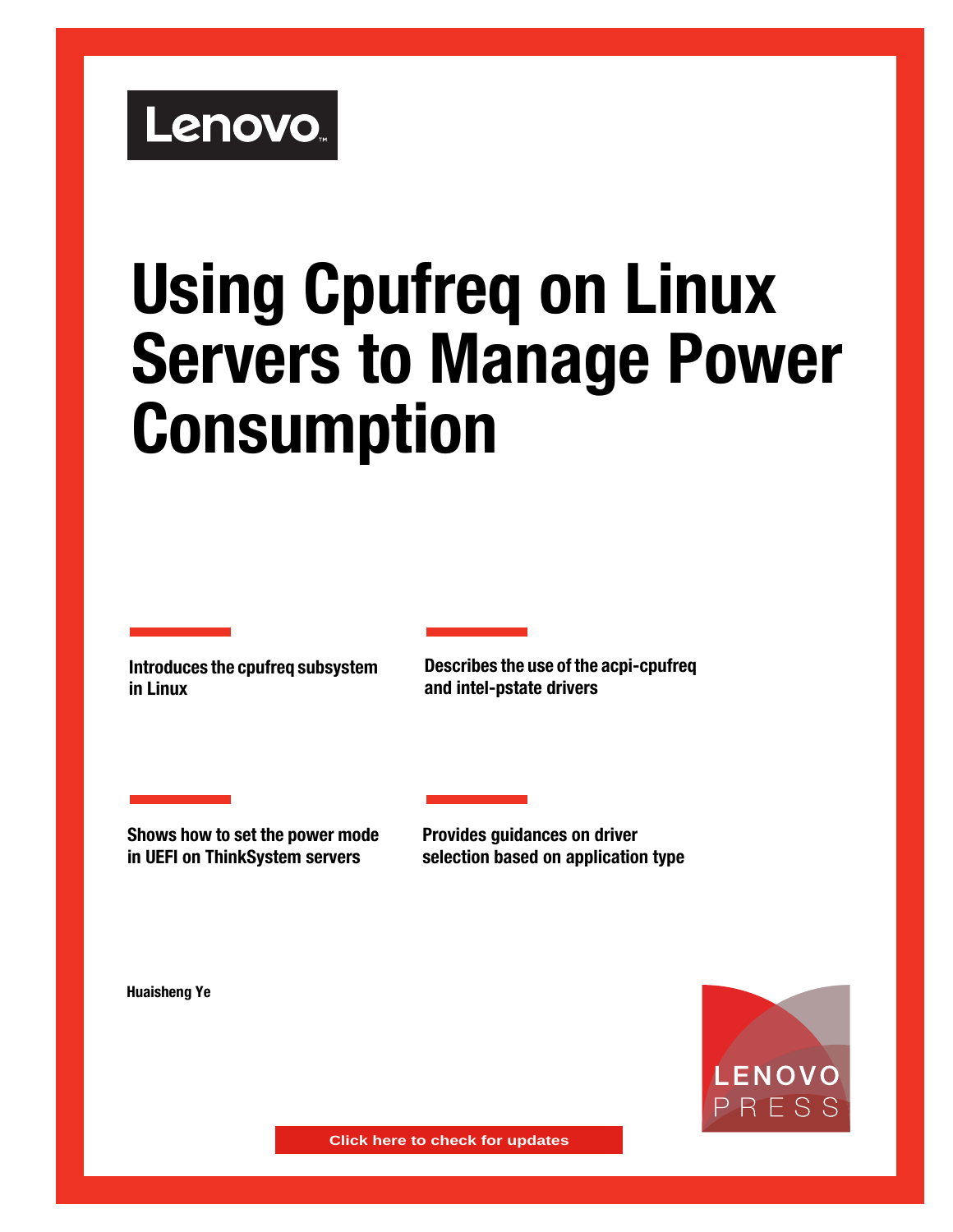# **Abstract**

One of the most effective ways to reduce power consumption and heat output on a server system is the cpufreq subsystem. Cpufreq, also referred to as CPU frequency scaling or CPU speed scaling, is the infrastructure in the Linux kernel space that enables users to scale the CPU frequency in order to save power.

CPU scaling can be initiated in different ways:

- Automatically based on the system loading
- ► In response to ACPI events
- -Automatically by the hardware
- -Manually by userspace programs

This paper show users how to enable cpufreq drivers through correct BIOS settings, and introduces the interface of the cpufreq subsystem that allows flexible control through processor frequency. In addition, this document offers a guide to users, showing them how to choose proper drivers based on different scenarios.

At Lenovo® Press, we bring together experts to produce technical publications around topics of importance to you, providing information and best practices for using Lenovo products and solutions to solve IT challenges.

See a list of our most recent publications at the Lenovo Press web site:

#### <http://lenovopress.com>

**Do you have the latest version?** We update our papers from time to time, so check whether you have the latest version of this document by clicking the **Check for Updates** button on the front page of the PDF. Pressing this button will take you to a web page that will tell you if you are reading the latest version of the document and give you a link to the latest if needed. While you're there, you can also sign up to get notified via email whenever we make an update.

# **Contents**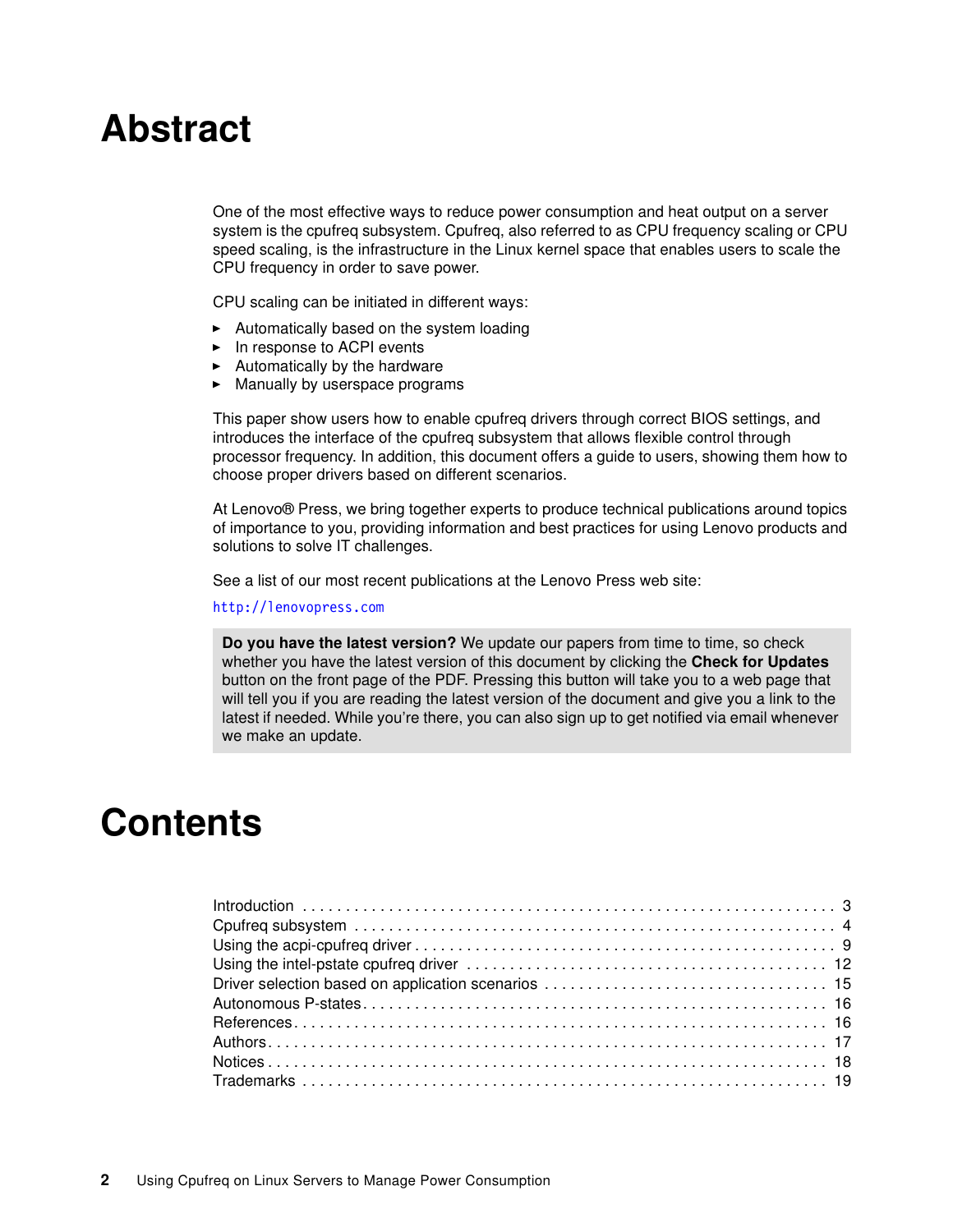# <span id="page-2-0"></span>**Introduction**

Intel's Enhanced Intel SpeedStep and AMD's PowerNow Technology have been introduced in modern x86 platforms to allow the management of processor power consumption via performance state transitions. These states are defined as discrete operating points associated with different voltages and frequencies. Based on these technologies, the operating system (OS) cpufreq subsystem can develop power management functions, allowing users to further reduce electricity consumption, without significantly affecting processor performance.

Modern CPUs support P-states, C-states and S-states for power saving. [Figure 1](#page-2-1) shows these relationships.



<span id="page-2-1"></span>*Figure 1 The Relationship of CPU P-states, C-states and S-states*

#### **C-states**

Generally, the CPU power states C0 to C3 are defined as follows:

- $\triangleright$  C0 is the operating state.
- ► C1 (often known as Halt) is a state where the processor is not executing instructions, but can return to an executing state almost instantaneously. All ACPI-conformant processors must support this power state. Some processors, such as the Pentium 4, also support an Enhanced C1 state (C1E or Enhanced Halt State) for lower power consumption.
- ► C2 (often known as Stop-Clock) is a state where the processor maintains complete all software visibility, but may take longer to wake up. This processor state is optional.
- ► C3 (often known as Sleep) is a state where the processor does not need to keep its cache coherent, but maintains other states. Some processors have variations on the C3 state (Deep Sleep, Deeper Sleep, etc.) that differ in how long it takes to wake the processor. This processor state is optional.

Additional states are defined by manufacturers for some processors. For example, Intel's E5 v3 (Haswell) platform has states up to C10, which are divided into core states and package states.

#### **P-states**

While the CPU operates in C0, it can be in one of several power-performance states. These states are implementation-dependent. However, P0 is always the highest-performance state, with P1 to Pn being successively lower-performance states.

P-states have become known as SpeedStep in Intel processors and as PowerNow! or Cool'n'Quiet in AMD processors.

► P0: max power and frequency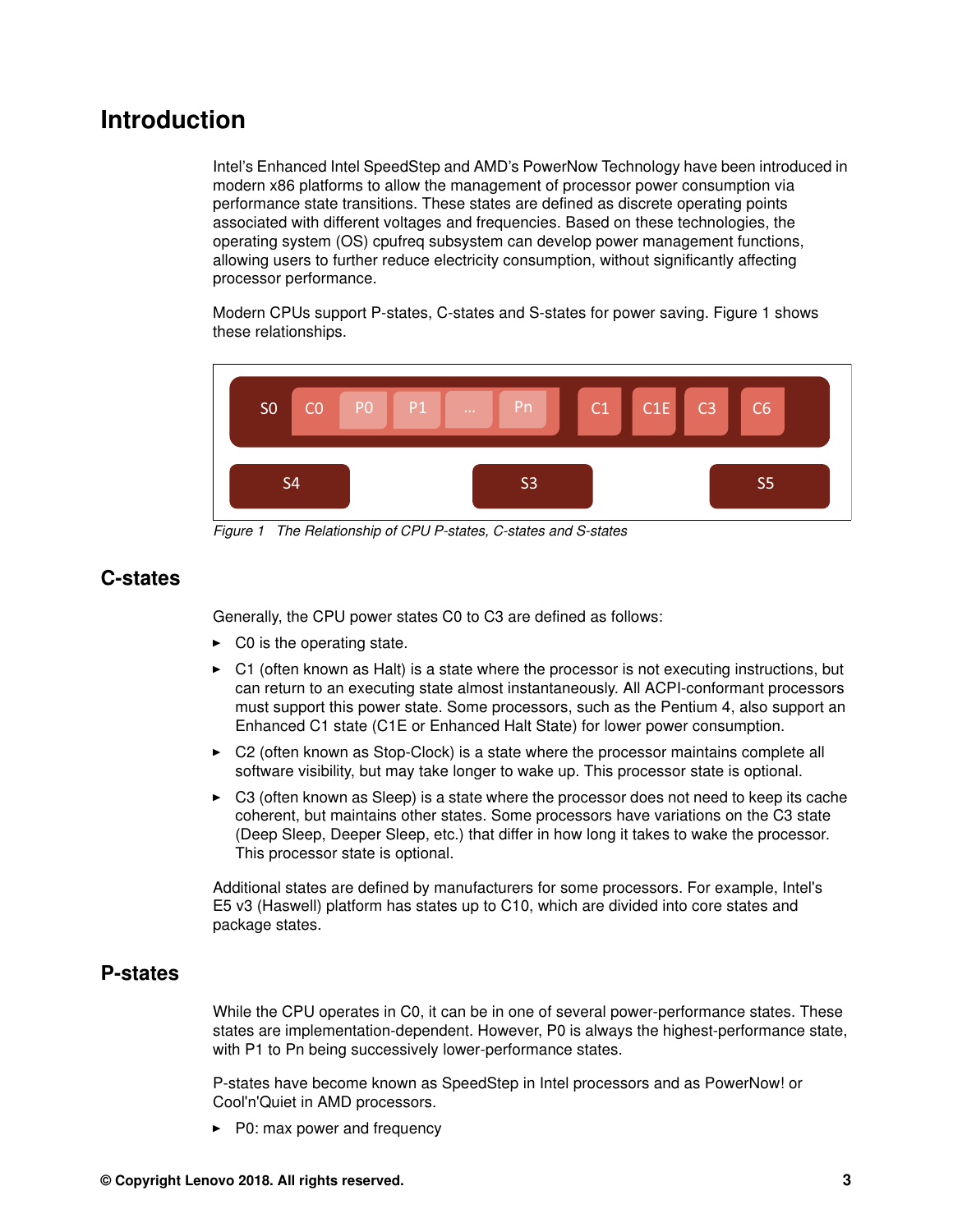- ► P1: less power than P0, voltage and frequency scaled
- ► P2: less power than P1, voltage and frequency scaled
- -...
- -Pn less power than P(n-1), voltage and frequency scaled

S-state means sleeping state. Server products should always be at S0 when powered on.

#### **The significance of the kernel cpufreq subsystem**

This paper only introduces the cpufreq subsystem within the P-state scope. Other drivers are responsible for C-state adjustments and they aren't discussed in this paper.

The main goals of the cpufreq subsystem are:

- ► Reduce overall processor consumption to save costs by means of P-states switching
- Provide a flexible and standardized interface to control each logical core independently

The benefits of proper use of the cpufreq subsystem include:

- ► Heat reduction for servers and computing centers
- ► Reduced secondary costs, including cooling, space, cables, and generators
- **Lower electricity fees**
- **EXEC** Lower carbon dioxide output
- -Meeting government regulations or legal requirements regarding Green IT
- -Meeting company guidelines for new platforms

### <span id="page-3-0"></span>**Cpufreq subsystem**

One of the most effective ways to reduce power consumption and heat output on your system is the cpufreq subsystem. Cpufreq, also referred to as CPU speed scaling, is the infrastructure in the Linux kernel that enables users to scale the CPU frequency in order to save power.

CPU scaling can be done automatically based on the system load and in response to ACPI events, automatically by the hardware, or manually by userspace programs. It allows the clock speed of the processor to be adjusted on the fly, and enables the system to run at a reduced clock speed to save power.

The rules for shifting frequencies, whether to a faster or slower clock speed, and when to shift frequencies, are defined by the cpufreq governor or policy.

As of the time of writing, the mainstream Linux kernel has two different drivers which are used to implement independent processor frequency scaling:

- intel-pstate
- acpi-cpufreq

The intel-pstate is the newer driver. These two driver types have different implementation mechanisms, but most importantly, they have unique features based on different mechanisms. Therefore, users should choose the proper driver based on their application environment and needs.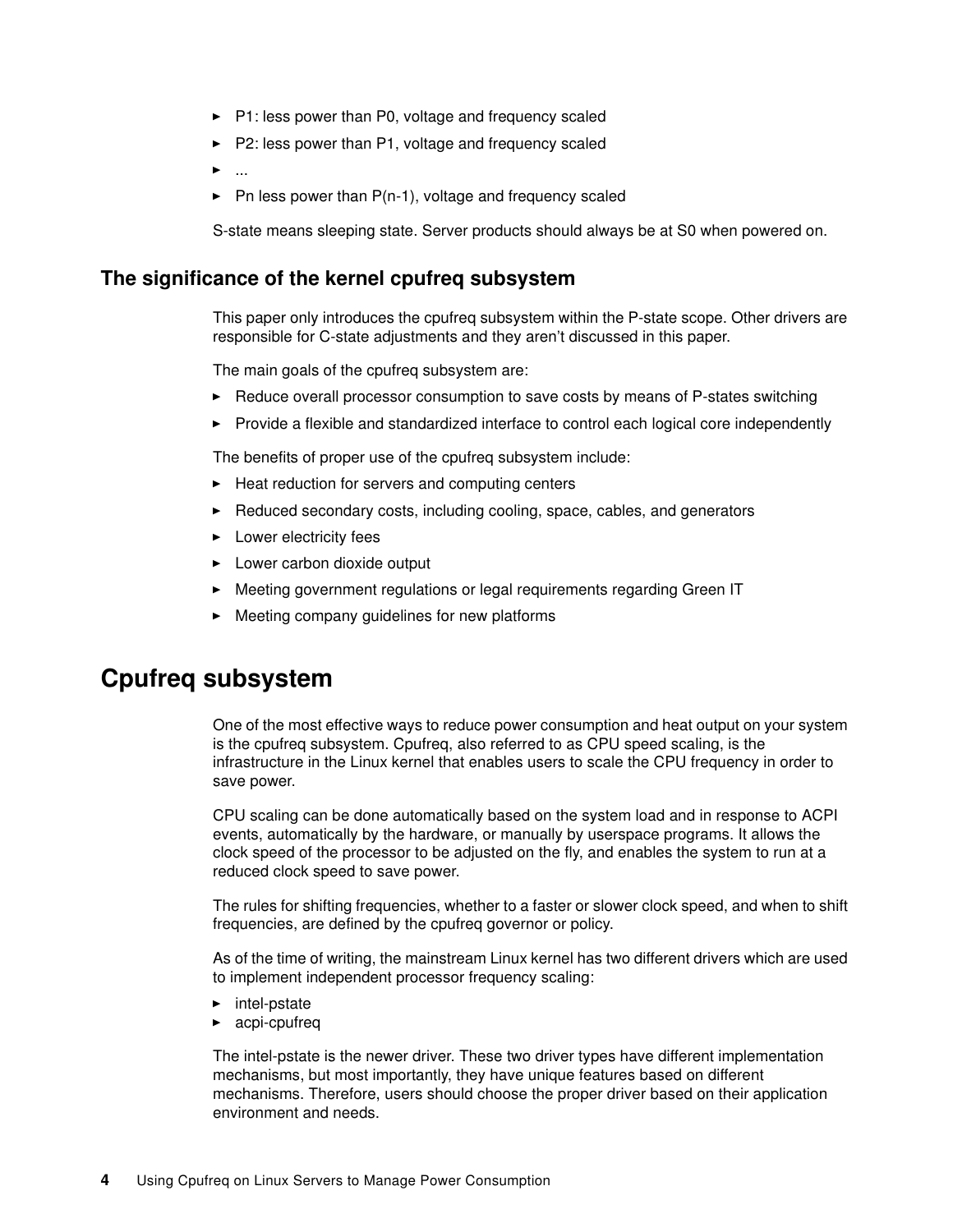[Figure 2 on page 5](#page-4-0) shows the main structure of the kernel cpufreq subsystem.

The two power management drivers use the same framwork of Linux kernel, however acpi-cpufreq uses cpufreq's cpu frequency scaling algorithms, whereas intel-pstate uses its own algorithms to choose proper frequency based on different policies.

In [Figure 2,](#page-4-0) when acpi-cpufreq is used as the cpufreq driver, the performance, ondemand, powersave and userspace governors are loaded first. acpi-cpufreq makes use of methods defined in the ACPI tables including PCT(Performance Control), which describes the processor registers and firmware locations that allow the operating system to change Pstate and to check the status of Pstate requests.

Intel-pstate is different from acpi-cpufreq in that it doesn't need firmware to provide an ACPI table to determine CPU frequency levels. Intel-pstate has capability to get the levels by itself through checking related MSR registers.

Intel-pstate has two working models, one is Hardware-Controlled Performance States (HWP) and the other is via software p-states. Whether it will work with HWP mode or software p-states mode, depends on a parameter in the CPUID (IA32\_PM\_ENABLE) to determine whether the current CPU has enabled HWP or not.

- If HWP feature has been enabled, intel-pstate will pass the responsibility of adjusting frequency to the CPU itself. All it needs to do is simply offer a hint to CPU hardware.
- ► If HWP feature hasn't been enabled, intel-pstate will check the family of CPU has been added to its supported list or not. If it is added, intel-pstate will work in software mode, and it will take responsibility as choosing proper frequency based on actual workload. If the family of CPU hasn't been added, then intel-pstate will exit and return "No such device", and the OS will then attempt to load acpi-cpufreq instead.

**Note**: Regardless of HWP or software p-states mode, intel-pstate doesn't need to use cpufreq subsystem's governors. This is because it has implemented them as 'performance' and 'powersave' policies internally.



<span id="page-4-0"></span>*Figure 2 Structure of the cpufreq Subsystem*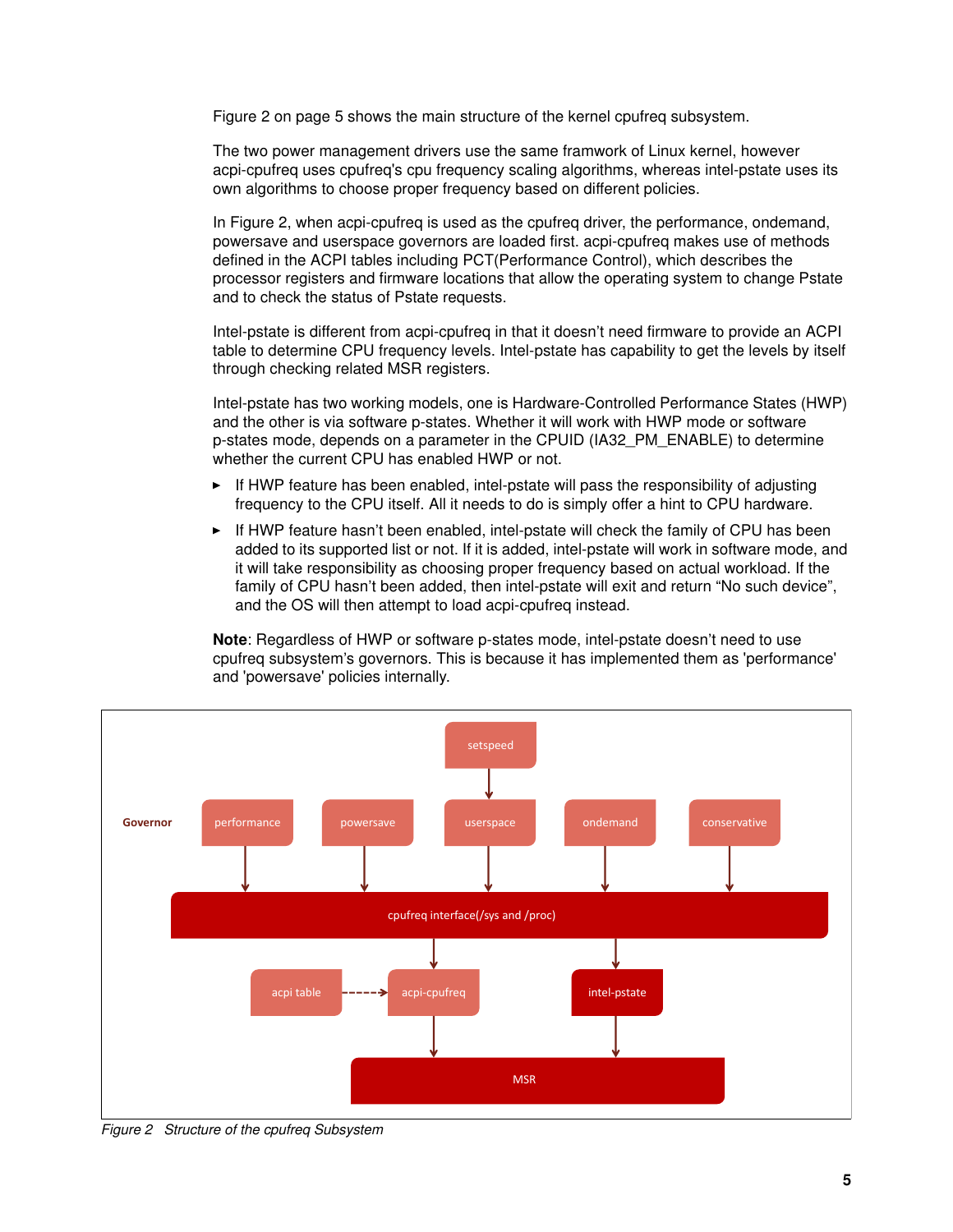In this paper, we provide guidance and information regarding the cpufreq subsystem driver for users' systems that run with RHEL 7 and SLES1 2.

#### **SetPolicy and Target mechanisms**

For the drivers that belong to the SetPolicy mechanism, like intel-pstate, users need to select powersave or performance, as well as whether they want more aggressive power-saving or more instantly available processing power. Then, the driver will decide the proper frequency based on the current policy.

For a performance policy, the driver will operate a related MSR, like MSR\_IA32\_PERF\_CTL or MSR\_HWP\_REQUEST, to offer a hint to processor, such as "run at maximum performance and do not consider power saving".

For a powersave policy, the driver will periodically calculate its current frequency and CPU utilization. If the utilization exceeds or is below a predefined threshold, the driver or hardware P-state will take action to increase or decrease the current P-state.

The classic acpi-cpufreq driver belongs to Target implementation and a governor must be selected. Such a governor decides at what speed the processor shall run, within limitations such as maximum and minimum values. One such governor is the userspace governor. It allows the user to decide the specific speed at which the processor should run.

#### **Governors**

The governor defines the power characteristics of the system CPU, which in turn affects CPU performance. Each governor has its own unique behavior, purpose, and suitability in terms of workload.

This section describes how to choose and configure a CPUfreq governor, the characteristics of each governor, and what kind of workload each governor is suitable for. Different types of CPUfreq governors available in RHEL 7 are listed in the file /sys/devices/system/cpu/cpu\*/cpufreq/scaling\_available\_governors as shown in [Figure 3](#page-5-0).

**Note**: Governors only should be involved with Target implementation drivers like acpi-cpufreq. For SetPolicy implementation, drivers like intel-pstate do not need any governors.

| $[root@localhost cupfreq]$ # 1s                           |                               |                  |  |  |
|-----------------------------------------------------------|-------------------------------|------------------|--|--|
| affected cpus                                             | freqdomain cpus               | scaling governor |  |  |
| bios limit                                                | related cpus                  | scaling max freq |  |  |
| cpuinfo cur freq                                          | scaling available frequencies | scaling min freq |  |  |
| cpuinfo max freq                                          | scaling available governors   | scaling setspeed |  |  |
| cpuinfo min freq                                          | scaling cur freq              |                  |  |  |
| cpuinfo transition latency scaling driver                 |                               |                  |  |  |
| [root@localhost cpufreq]# cat scaling available governors |                               |                  |  |  |
| conservative userspace powersave ondemand performance     |                               |                  |  |  |

<span id="page-5-0"></span>*Figure 3 Contents of scaling\_available\_governors*

The available governors are as follows:

- cpufreq\_performance:

The Performance governor forces the CPU to use the highest possible clock frequency. This frequency will be statically set, and will not change. As such, this particular governor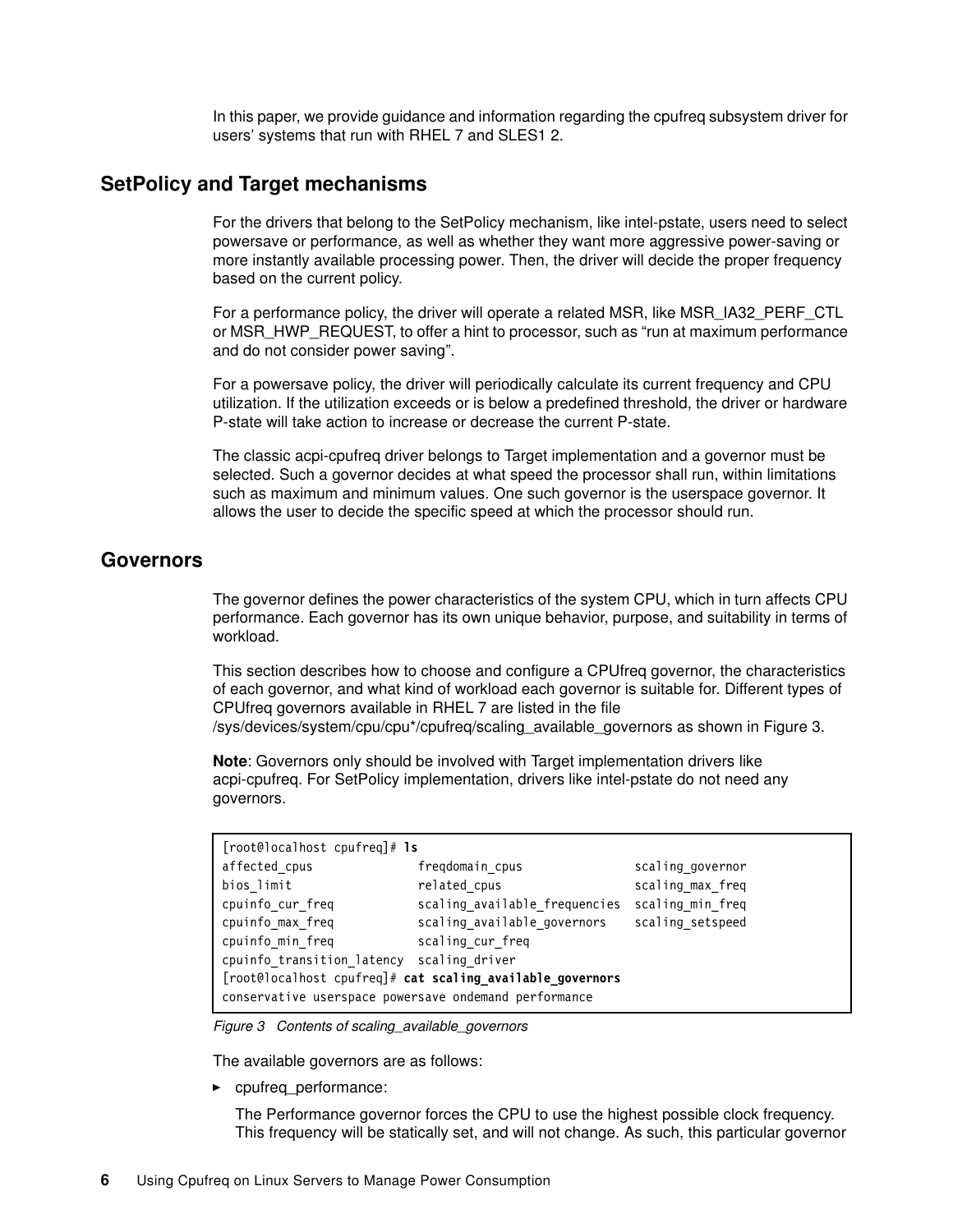offers no power saving benefits. It is only suitable for heavy workloads, and even then, only during times when the CPU is rarely (or never) idle.

cpufreq\_powersave:

> By contrast, the Powersave governor forces the CPU to use the lowest possible clock frequency. This frequency will be statically set, and will not change. As such, this particular governor offers maximum power savings, but at the cost of the lowest CPU performance.

> The term *powersave* can sometimes be deceiving, though, since (in principle) a slow CPU on full load consumes more power than a fast CPU that is not loaded. As such, while it may be advisable to set the CPU to use the Powersave governor during times of expected low activity, any unexpected high loads during this time can cause the system to actually consume more power.

> The Powersave governor is, in simple terms, more of a "speed limiter" for the CPU than a "power saver". It is most useful in systems and environments where overheating can be a problem.

- cpufreq\_ondemand:

The Ondemand governor is a dynamic governor that allows the CPU to achieve maximum clock frequency when the system load is high, and also minimum clock frequency when the system is idle. While this allows the system to adjust power consumption with respect to system load, it does so at the expense of latency between frequency switching. As such, latency can offset any performance/power saving benefits offered by the Ondemand governor if the system switches between idle and heavy workloads too often.

For most systems, the Ondemand governor can provide the best compromise between heat emission, power consumption, performance, and manageability. When the system is only busy at specific times of the day, the Ondemand governor will automatically switch between maximum and minimum frequency depending on the load, without any further intervention.

- cpufreq\_userspace:

The Userspace governor allows userspace programs, or any process running as a root process, to set the frequency. Of all the governors, Userspace is the most customizable. Depending on how it is configured, it can offer the best balance between performance and consumption for your system.

cpufreq\_conservative:

> Like the Ondemand governor, the Conservative governor also adjusts the clock frequency according to usage. However, while the Ondemand governor does so in a more aggressive manner (that is from maximum to minimum and back), the Conservative governor switches between frequencies more gradually.

> This means that the Conservative governor will adjust to a clock frequency that it deems fitting for the load, rather than simply choosing between maximum and minimum. While this can possibly provide significant savings in power consumption, it does so at an ever greater latency than the Ondemand governor.

#### **Sysfs Interfaces of the cpufreq subsystem**

The preferred interface for the cpufreq subsystem is located in the sysfs filesystem. If the user has mounted it at /sys, the cpufreq interface is located in a subdirectory cpufreq within the cpu-device directory (e.g. /sys/devices/system/cpu/cpu\*/cpufreq/ for the first CPU). The contents of the directory is shown in [Figure 4](#page-7-0).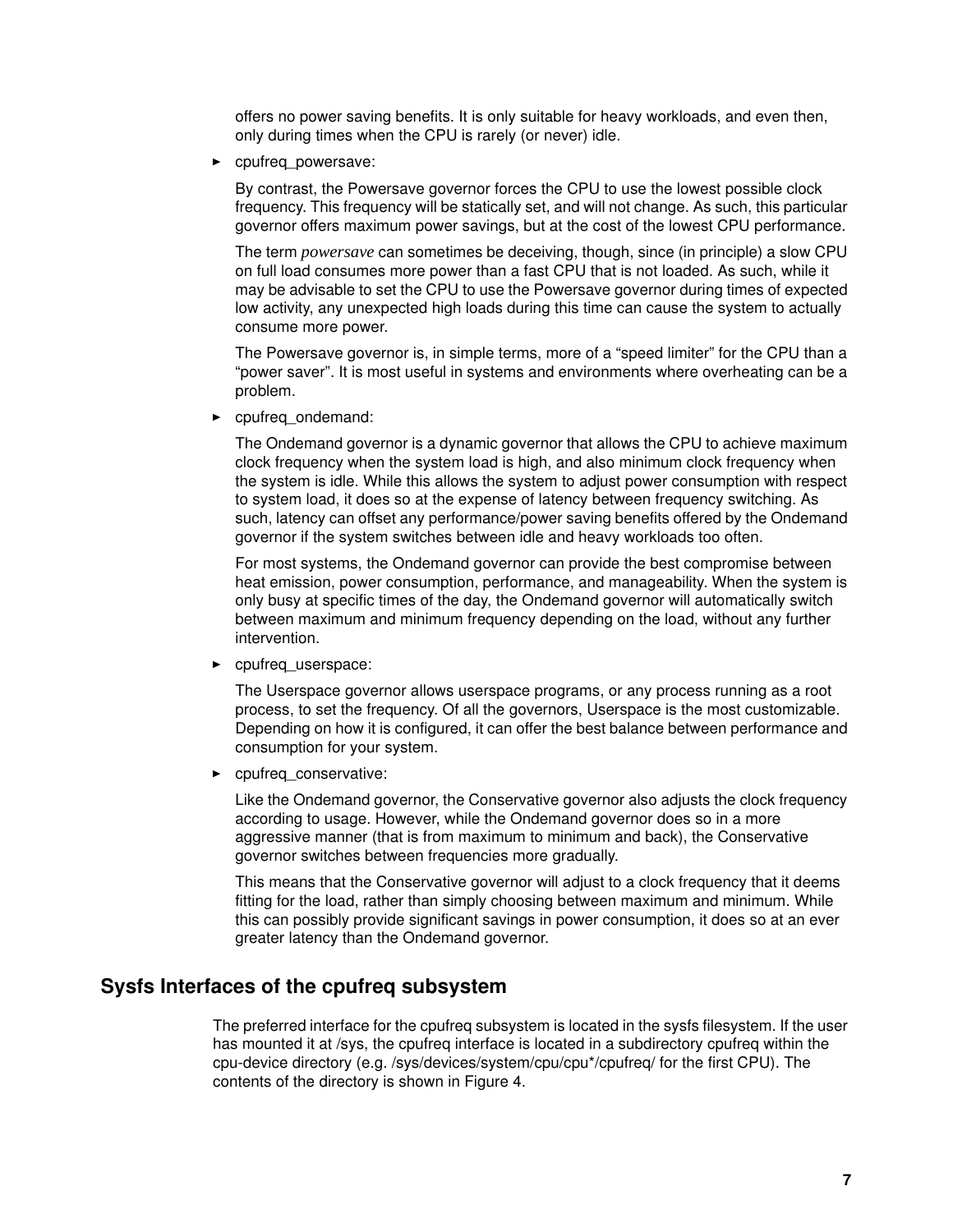| [root@localhost cpufreq]# pwd<br>/sys/devices/system/cpu/cpu63/cpufreq |                               |                  |  |  |
|------------------------------------------------------------------------|-------------------------------|------------------|--|--|
| $[root@localhost cupfreq]$ # 1s                                        |                               |                  |  |  |
| affected cpus                                                          | fregdomain cpus               | scaling governor |  |  |
| bios limit                                                             | related cpus                  | scaling max freq |  |  |
| cpuinfo cur_freq                                                       | scaling available frequencies | scaling min freq |  |  |
| cpuinfo max freq                                                       | scaling available governors   | scaling setspeed |  |  |
| cpuinfo min freq                                                       | scaling cur freq              |                  |  |  |
| cpuinfo transition latency                                             | scaling driver                |                  |  |  |

<span id="page-7-0"></span>*Figure 4 Content of the cpufreq directory*

Here are the descriptions of each of these interfaces:

- affected\_cpus: List of Online CPUs that require software frequency coordination.
- cpuinfo cur freq: Current frequency of the CPU as obtained from the hardware, in kHz. This is the frequency the CPU actually runs at.
- ► cpuinfo\_min\_freq: This file shows the minimum operating frequency the processor can run at (in kHz).
- ► cpuinfo\_max\_freq: This file shows the maximum operating frequency the processor can run at (in kHz).
- ► cpuinfo\_transition\_latency: The time it takes to switch between two frequencies on this CPU in nanoseconds. If unknown or known to be so high that the driver does not work with the Ondemand governor, -1 (CPUFREQ\_ETERNAL) will be returned. This information can be useful in choosing an appropriate polling frequency for a kernel governor or userspace daemon. Be sure not to switch the frequency too often, as this can result in performance loss.
- ► related\_cpus: List of Online + Offline CPUs that need software frequency coordination.
- ► scaling\_available\_frequencies: List of available frequencies, in kHz.
- ► scaling\_available\_governors: This file shows the CPUfreq governors available in this kernel. You can see the currently activated governor in
- scaling\_cur\_freq: Current frequency of the CPU as determined by the governor and cpufreq core, in kHz. This is the frequency the kernel thinks the CPU runs at.
- ► scaling\_driver: This file shows which cpufreq driver is used to set the frequency on this CPU scaling\_governor, and by "echoing" the name of another governor you can change it. Please note that some governors won't load - they only work on certain specific architectures or processors.
- ► scaling\_min\_freq and scaling\_max\_freq: Show the current "policy limits" (in kHz). By echoing new values into these files, you can change these limits. NOTE: When setting a policy you need to first set scaling\_max\_freq, then scaling\_min\_freq.
- scaling\_setspeed: This can be read to get the value currently programmed by the governor. This can be written to change the current frequency for a group of CPUs, represented by a policy. Currently, this is supported only by the userspace governor. If you have selected the "userspace" governor, which allows you to set the CPU operating frequency to a specific value, you can read out the current frequency in scaling\_setspeed. By "echoing" a new frequency here, you can change the speed of the CPU, but only within the limits of scaling\_min\_freq and scaling\_max\_freq.
- ► bios\_limit: If the BIOS tells the OS to limit a CPU to lower frequencies, the user can read out the maximum available frequency from this file. This typically can happen through (often not intended) BIOS settings, restrictions triggered through a service processor or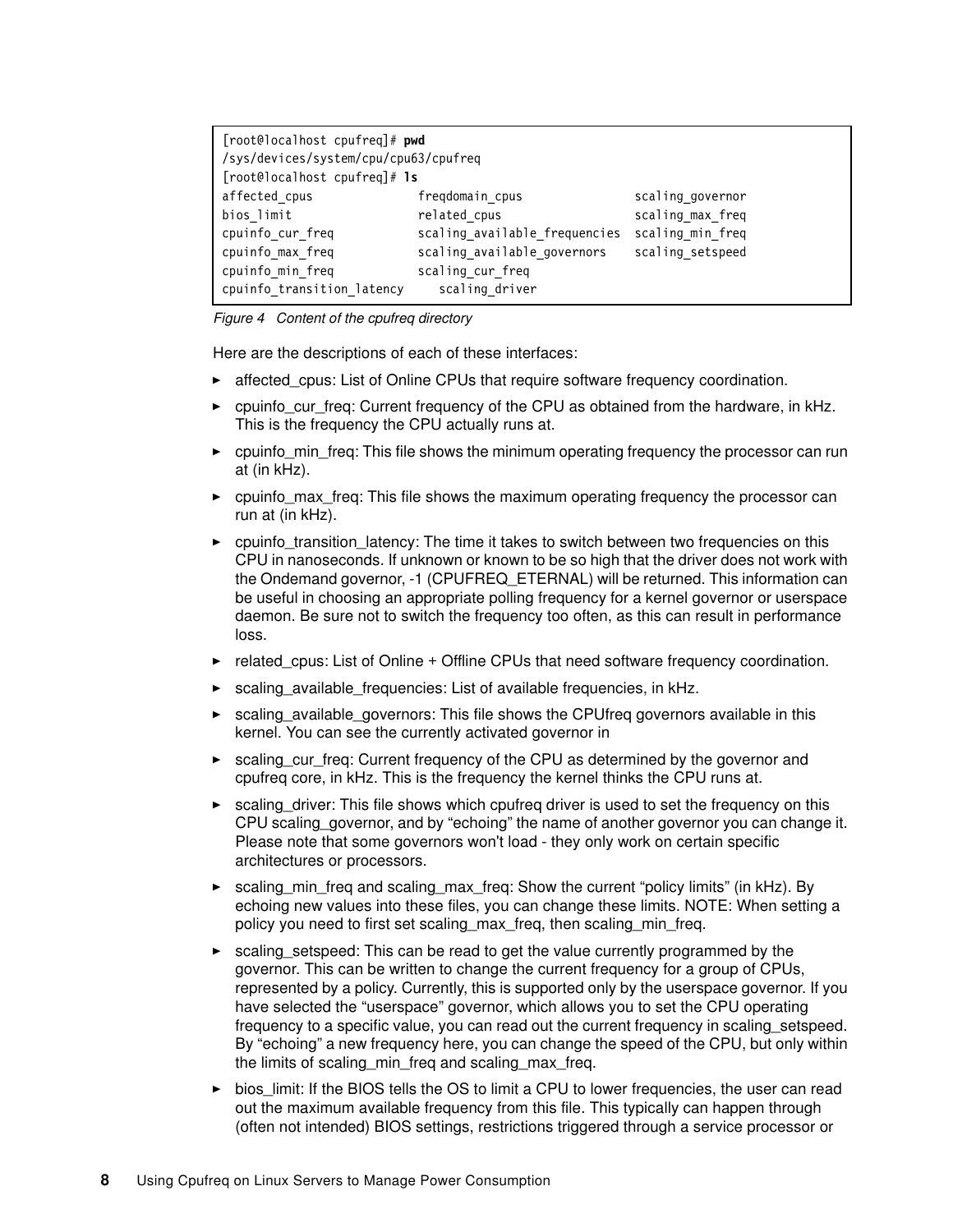other BIOS/HW based implementations. This does not cover thermal ACPI limitations which can be detected through the generic thermal driver.

[Example 1](#page-8-1) shows the output which comes from the sysfs interfaces.

<span id="page-8-1"></span>*Example 1 Contents of the sysfs governor*

[root@localhost cpufreq]# **ls** affected cpus freqdomain cpus scaling governor bios limit related cpus scaling max freq cpuinfo cur freq scaling available frequencies scaling min freq cpuinfo max freq scaling available governors scaling setspeed cpuinfo\_min\_freq scaling cur freq cpuinfo\_transition\_latency scaling\_driver [root@localhost cpufreq]# cat affected\_cpus 63 [root@localhost cpufreq]# **cat bios\_limit** 2101000 [root@localhost cpufreq]# **cat cpuinfo\_cur\_freq** 2101000 [root@localhost cpufreq]# **cat cpuinfo\_max\_freq** 2101000 [root@localhost cpufreq]# **cat cpuinfo\_min\_freq** 1000000 [root@localhost cpufreq]# **cat cpuinfo\_transition\_latency** 10000 [root@localhost cpufreq]# **cat freqdomain\_cpus** 63 [root@localhost cpufreq]# **cat related\_cpus** 63 [root@localhost cpufreq]# **cat scaling\_available\_frequencies** 2101000 2100000 2000000 1900000 1800000 1700000 1600000 1500000 1400000 1300000 1200000 1100000 1000000 [root@localhost cpufreq]# **cat scaling\_available\_governors** conservative userspace powersave ondemand performance [root@localhost cpufreq]# **cat scaling\_cur\_freq** 2101000 [root@localhost cpufreq]# **cat scaling\_driver** acpi-cpufreq [root@localhost cpufreq]# **cat scaling\_governor** performance [root@localhost cpufreq]# **cat scaling\_max\_freq** 2101000 [root@localhost cpufreq]# **cat scaling\_min\_freq** 1000000 [root@localhost cpufreq]# **cat scaling\_setspeed** <unsupported>

# <span id="page-8-0"></span>**Using the acpi-cpufreq driver**

The ACPI CPUfreq driver is a kernel driver that controls the frequency of a particular CPU through ACPI, which enables the communication between the kernel and the hardware.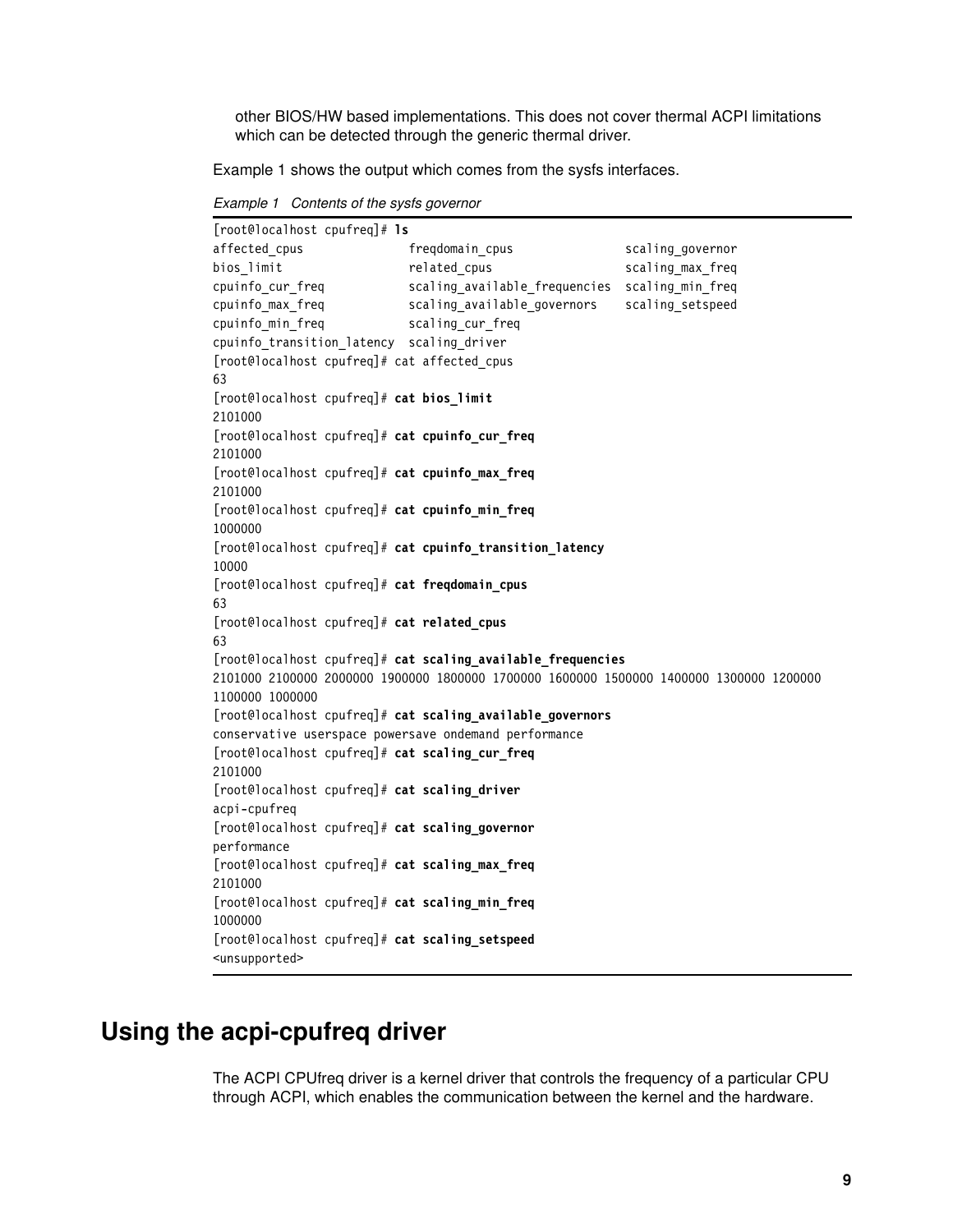Users can use the **cpupower** tool to get detailed frequency information, as shown in [Example 2](#page-9-0).

<span id="page-9-0"></span>*Example 2 Using cpupower to get frequency information*

```
# cpupower -c all frequency-info
analyzing CPU 0:
   driver: acpi-cpufreq
   CPUs which run at the same hardware frequency: 0
   CPUs which need to have their frequency coordinated by software: 0
   maximum transition latency: 10.0 us
   hardware limits: 1000 MHz - 2.10 GHz
   available frequency steps: 2.10 GHz, 2.10 GHz, 2.00 GHz, 1.90 GHz, 1.80 GHz, 1.70 GHz, 
1.60 GHz, 1.50 GHz, 1.40 GHz, 1.30 GHz, 1.20 GHz, 1.10 GHz, 1000 MHz
   available cpufreq governors: conservative userspace powersave ondemand performance
   current policy: frequency should be within 1000 MHz and 2.10 GHz.
                   The governor "performance" may decide which speed to use
                   within this range.
   current CPU frequency: 2.10 GHz (asserted by call to hardware)
   boost state support:
     Supported: yes
    Active: yes
analyzing CPU 1:
   driver: acpi-cpufreq
   CPUs which run at the same hardware frequency: 1
   CPUs which need to have their frequency coordinated by software: 1
   maximum transition latency: 10.0 us
   hardware limits: 1000 MHz - 2.10 GHz
   available frequency steps: 2.10 GHz, 2.10 GHz, 2.00 GHz, 1.90 GHz, 1.80 GHz, 1.70 GHz, 
1.60 GHz, 1.50 GHz, 1.40 GHz, 1.30 GHz, 1.20 GHz, 1.10 GHz, 1000 MHz
   available cpufreq governors: conservative userspace powersave ondemand performance
   current policy: frequency should be within 1000 MHz and 2.10 GHz.
                   The governor "performance" may decide which speed to use
                   within this range.
   current CPU frequency: 2.10 GHz (asserted by call to hardware)
   boost state support:
    Supported: yes
     Active: yes
```
To modify the driver's governor to another supported governor, use the cpupower command as shown in [Example 3.](#page-9-1)

<span id="page-9-1"></span>*Example 3 Using cpupower to set a new governor*

```
[root@localhost cpufreq]# cpupower -c all frequency-set -g ondemand
Setting cpu: 0
Setting cpu: 1
Setting cpu: 2
Setting cpu: 3
Setting cpu: 4
Setting cpu: 5
Setting cpu: 6
Setting cpu: 7
Setting cpu: 8
Setting cpu: 9
```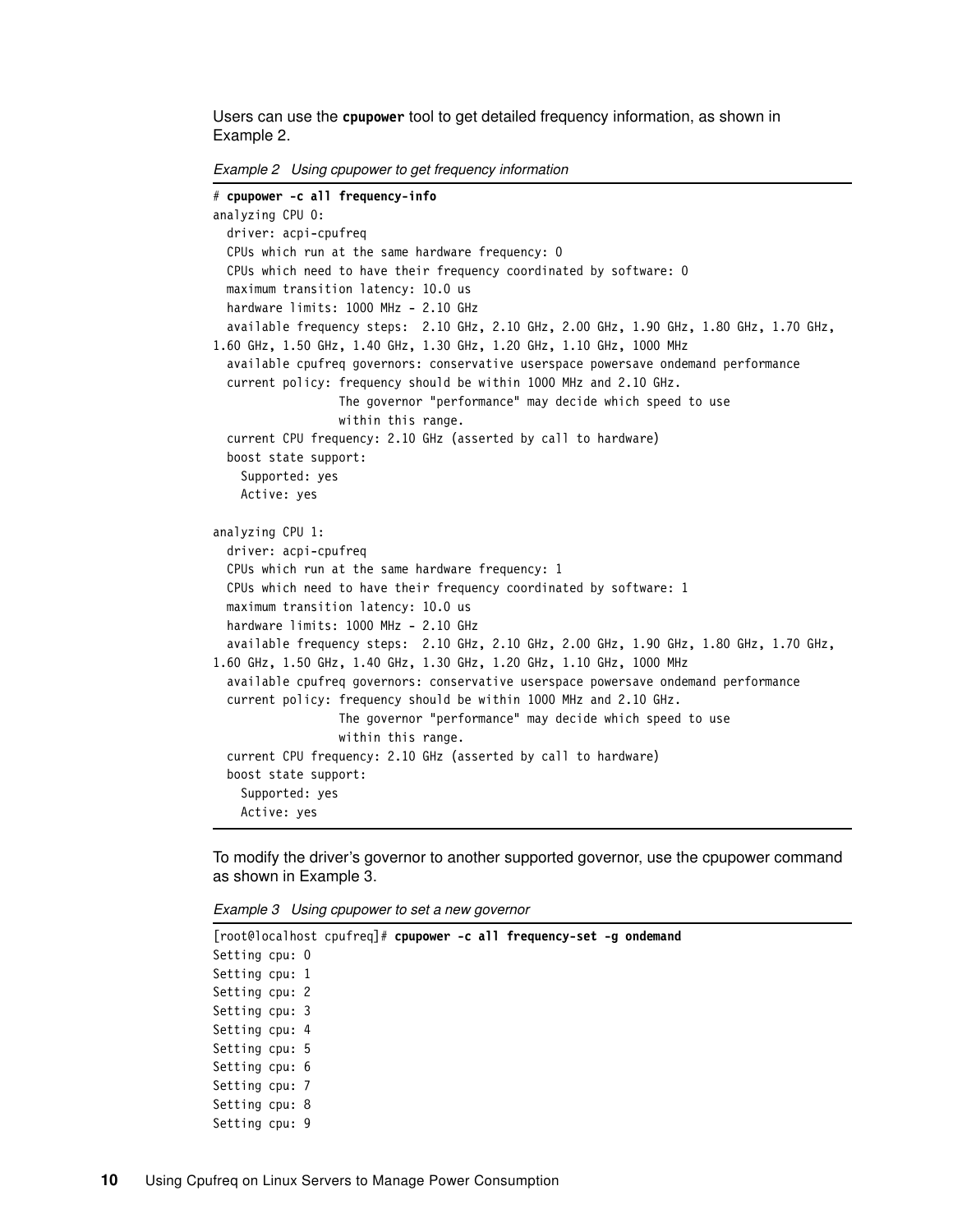```
Setting cpu: 10
Setting cpu: 11
…
Setting cpu: 60
Setting cpu: 61
Setting cpu: 62
Setting cpu: 63
Setting cpu: 63
```
## **Use with Lenovo ThinkSystem**

To set acpi-cpufreq on a Lenovo ThinkSystem™ server, use the following steps:

- 1. Boot the server into XClarity Provisioning Manager (system setup) by pressing F1 when prompted.
- 2. Click the UEFI Setup menu and click **System Settings** → **Operating Modes** as shown in [Figure 5 on page 11.](#page-10-0)

| <b>Media</b><br>O Power                                             | Capture Screen                                                                                       | <b>EB</b> Keyboard               | <b>O</b> Mouse | <b>E</b> Screen Mode |   |               |   |
|---------------------------------------------------------------------|------------------------------------------------------------------------------------------------------|----------------------------------|----------------|----------------------|---|---------------|---|
| <b>XClarity</b><br><b>Provisioning Manager</b>                      |                                                                                                      | ThinkSystem SR550 -[7X03RCZ000]- |                |                      | ∰ |               | Ø |
| < UEFI Setup<br><b>System Information</b><br><b>System Settings</b> | <f1> Start Control<br/>&gt; Devices and I/O Ports<br/><b>Driver Health</b><br/>&gt; Legacy BIOS</f1> |                                  | Auto           |                      |   | $\mathbb {V}$ |   |
| <b>Date and Time</b><br><b>Start Options</b>                        | > Memory<br>> Network<br>> Operating Modes                                                           |                                  |                |                      |   |               |   |
| <b>Boot Manager</b><br><b>BMC Settings</b>                          | > Power<br>$\ge$ Processors<br>Recovery and RAS                                                      |                                  |                |                      |   |               |   |
| <b>System Event Logs</b><br><b>User Security</b>                    | > Security<br>> Storage                                                                              |                                  |                |                      |   |               |   |

<span id="page-10-0"></span>*Figure 5 Navigating Provisioning Manager to Operating Modes*

- 3. Select the following, as shown in [Figure 6 on page 12:](#page-11-1)
	- Operating Mode: **Custom Mode**
	- CPU P-state Control: **Legacy**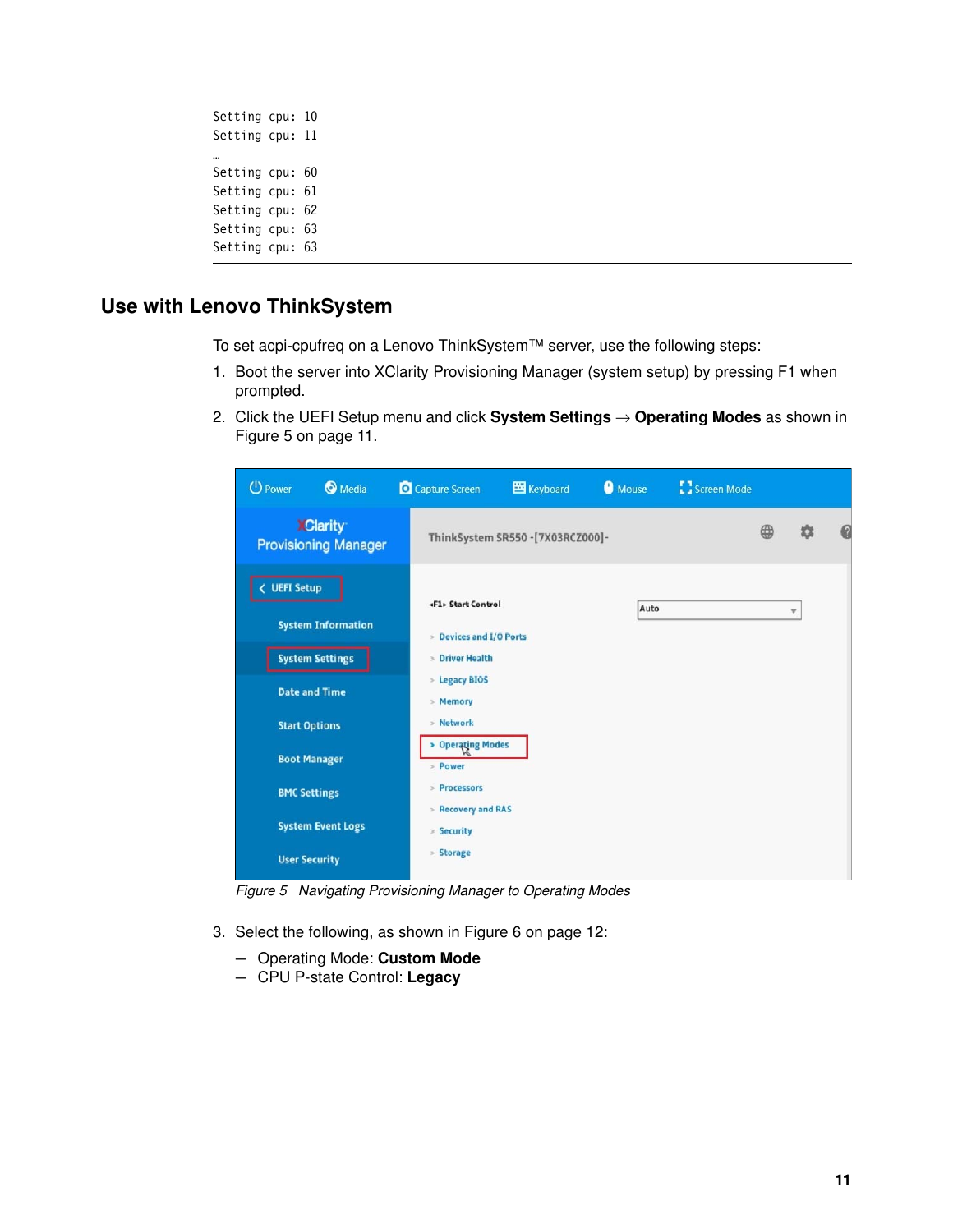| <b>O</b> Media<br><b>U</b> Power               | Capture Screen                 | <b>Ed</b> Keyboard               | <b>O</b> Mouse  | Screen Mode             |   |                         |   |
|------------------------------------------------|--------------------------------|----------------------------------|-----------------|-------------------------|---|-------------------------|---|
| <b>XClarity</b><br><b>Provisioning Manager</b> |                                | ThinkSystem SR550 -[7X03RCZ000]- |                 |                         | ⊕ | Ω                       | C |
| <b>UEFI Setup</b><br>₹                         | <b>Choose Operating Mode</b>   |                                  |                 | <b>Custom Mode</b>      |   | v                       |   |
| <b>System Information</b>                      | <b>Memory Speed</b>            |                                  |                 | <b>Max Performance</b>  |   | v                       |   |
| <b>System Settings</b>                         | <b>Memory Power Management</b> |                                  | <b>Disabled</b> |                         |   | v                       |   |
| <b>Date and Time</b>                           | <b>CPU P-state Control</b>     |                                  | Legacy          |                         |   | v                       |   |
| <b>Start Options</b>                           | <b>C1 Enhanced Mode</b>        |                                  | <b>Disable</b>  | A                       |   | v                       |   |
| <b>Boot Manager</b>                            | <b>UPI Link Frequency</b>      |                                  |                 | <b>Max Performance</b>  |   | A.                      |   |
| <b>BMC Settings</b>                            | <b>UPI Link Disable</b>        |                                  |                 | <b>Enable All Links</b> |   | v                       |   |
| <b>System Event Logs</b>                       | <b>Turbo Mode</b>              |                                  | Enable          |                         |   | $\overline{\mathbf{v}}$ |   |
| <b>User Security</b>                           | <b>Energy Efficient Turbo</b>  |                                  | <b>Disable</b>  |                         |   | v                       |   |
|                                                | $ -$                           |                                  |                 |                         |   |                         |   |

<span id="page-11-1"></span>*Figure 6 Operating Mode settings for acpi-cpufreq*

4. Click **Save**, exit Provisioning Manager and reboot the server.

# <span id="page-11-0"></span>**Using the intel-pstate cpufreq driver**

Newer OS kernels, like RHEL 7 and SLES 12, support the Intel P-state driver. This driver provides an interface for controlling the P-state selection for processors based on the Intel Xeon E series architecture or a newer architecture.

A lot of cpufreq drivers or even most CPU frequency scaling algorithms only allow the CPU frequency to be set to predefined fixed values. Acpi-cpufreq is this way and uses the ->target() callbacks to get allowed CPU frequency. In addition, there are some cpufreq-capable processors that switch the frequency between certain limits on their own. These use the ->setpolicy() callback to offer a hint to CPU hardware and that is how intel-pstate works. This driver decides what P-state to use based on the policy requested from the cpufreq core. With HWP feature, the CPU can autonomously select P-states while utilizing OS supplied performance guidance hints.

[Figure 7](#page-12-0) shows intel-pstate's HWP working mode.

- ► At the bottom of the diagram Tstate (Throttling States) has capability to decrease power consumption by limiting CPU working at lower frequency. It is different from P-state that it depends on limiting CPU not working for a period of time. But P-state just adjusts frequency to switch at relatively low or high value.
- ► Lowest Frequency means the minimum frequency that is supported by CPU.
- - Most Efficient Frequency means current value of the most efficient performance level. This value can change dynamically as a result of workload characteristics.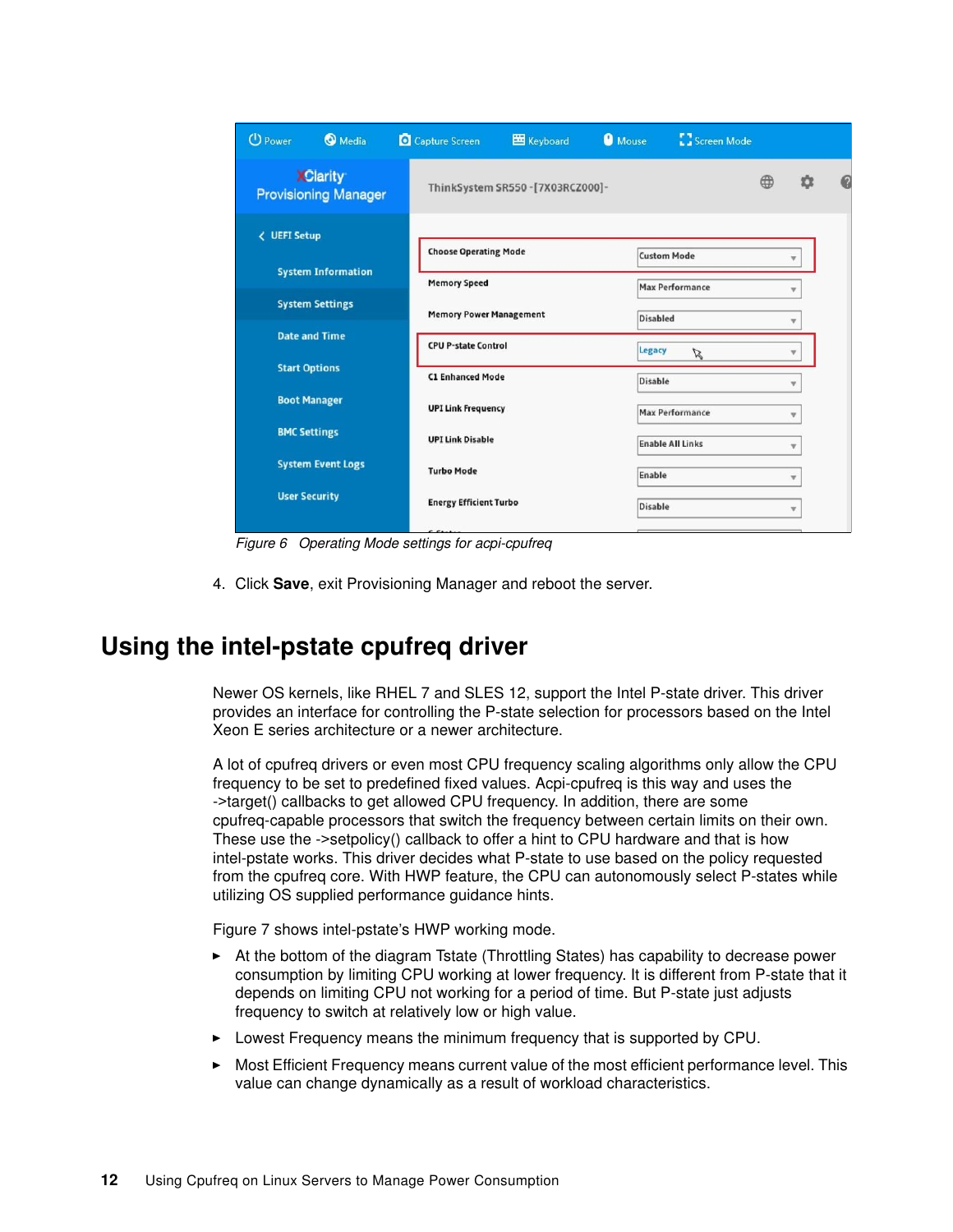- Guaranteed Frequency means current value for the guaranteed performance frequency. This value can change dynamically as a result of internal or external constraints, e.g. thermal or power limits.
- Highest Frequency means the value for the maximum non-guaranteed performance frequency. It is determined by the physical maximum power limitation.
- ► EPP is Energy Performance Preference; it will dictate how aggressive the algorithm will adjust CPU frequency and it depends on system, workload, OS.



<span id="page-12-0"></span>*Figure 7 Intel-Pstate Diagram*

#### **Sysfs interfaces of Intel-Pstate**

Intel P-state provides its own sysfs files to control the P-state selection. These files are located in the /sys/devices/system/cpu/intel\_pstate/ directory. Any changes made to the files are applied to all CPUs. This directory contains five files that are used for setting P-state parameters, as shown in [Figure 8](#page-12-1).

```
[root@localhost intel_pstate]# pwd
/sys/devices/system/cpu/intel_pstate
[root@localhost intel_pstate]# ls
max perf pct min perf pct no turbo num pstates turbo pct
[root@localhost intel_pstate]# cat max_perf_pct
100
[root@localhost intel_pstate]# cat min_perf_pct
27
[root@localhost intel_pstate]# cat no_turbo
\Omega[root@localhost intel_pstate]# cat num_pstates
28
[root@localhost intel_pstate]# cat turbo_pct
58
```
<span id="page-12-1"></span>*Figure 8 Contents of the intel\_pstate directory*

The p-state parameters are as follows: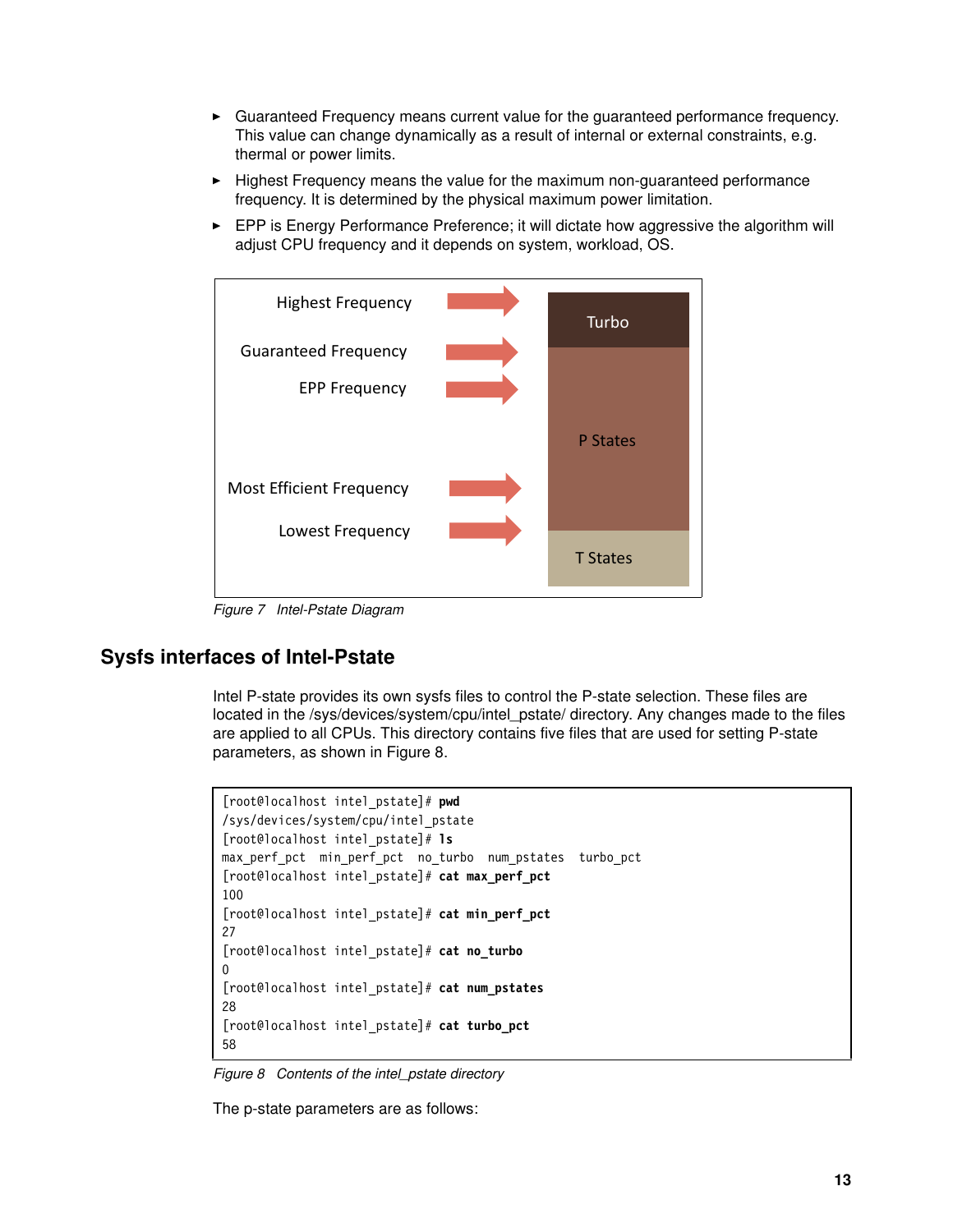- max\_perf\_pct: Limits the maximum P-state requested by the driver, expressed in a percentage of available performance. The available P-state performance can be reduced by the no\_turbo setting.
- ► min\_perf\_pct: Limits the minimum P-state requested by the driver, expressed in a percentage of the maximum (no-turbo) performance level.
- no\_turbo: Limits the driver to selecting P-states below the turbo frequency range.
- turbo\_pct: Displays the percentage of the total performance supported by hardware that is in the turbo range. This number is independent of whether turbo has been disabled or not.
- ► num\_pstates: Displays the number of P-states that are supported by hardware. This number is independent of whether turbo has been disabled or not.

Currently, Intel P-state is used by default for supported CPUs and it has been compiled into kernel image, and acpi-cpufreq has been compiled as kernel module. Users can switch to ACPI CPUfreq by adding the following to the kernel parameter line:

Intel\_pstate=disable

#### **Use with Lenovo ThinkSystem**

To set intel-pstate on a Lenovo ThinkSystem server, use the following steps:

- 1. Boot the server into XClarity Provisioning Manager (system setup) by pressing F1 when prompted.
- 2. Click the UEFI Setup menu and click **System Settings** → **Operating Modes** as shown in [Figure 9 on page 14.](#page-13-0)

| <b>Media</b><br><b>U</b> Power                 | Capture Screen                                         | <b>图</b> Keyboard                | <b>O</b> Mouse | <b>E</b> Screen Mode |   |   |  |
|------------------------------------------------|--------------------------------------------------------|----------------------------------|----------------|----------------------|---|---|--|
| <b>XClarity</b><br><b>Provisioning Manager</b> |                                                        | ThinkSystem SR550 -[7X03RCZ000]- |                |                      | ⊕ | ń |  |
| < UEFI Setup<br><b>System Information</b>      | <f1> Start Control<br/>&gt; Devices and I/O Ports</f1> |                                  | Auto           |                      |   | v |  |
| <b>System Settings</b>                         | <b>Driver Health</b>                                   |                                  |                |                      |   |   |  |
| <b>Date and Time</b>                           | > Legacy BIOS<br>> Memory                              |                                  |                |                      |   |   |  |
| <b>Start Options</b>                           | > Network                                              |                                  |                |                      |   |   |  |
| <b>Boot Manager</b>                            | > Operating Modes<br>> Power                           |                                  |                |                      |   |   |  |
| <b>BMC Settings</b>                            | $\ge$ Processors                                       |                                  |                |                      |   |   |  |
| <b>System Event Logs</b>                       | Recovery and RAS<br>> Security                         |                                  |                |                      |   |   |  |
| <b>User Security</b>                           | > Storage                                              |                                  |                |                      |   |   |  |

<span id="page-13-0"></span>*Figure 9 Navigating Provisioning Manager to Operating Modes*

- 3. Select the following, as shown in [Figure 10 on page 15](#page-14-1):
	- Operating Mode: **Custom Mode**
	- CPU P-state Control: **Cooperative**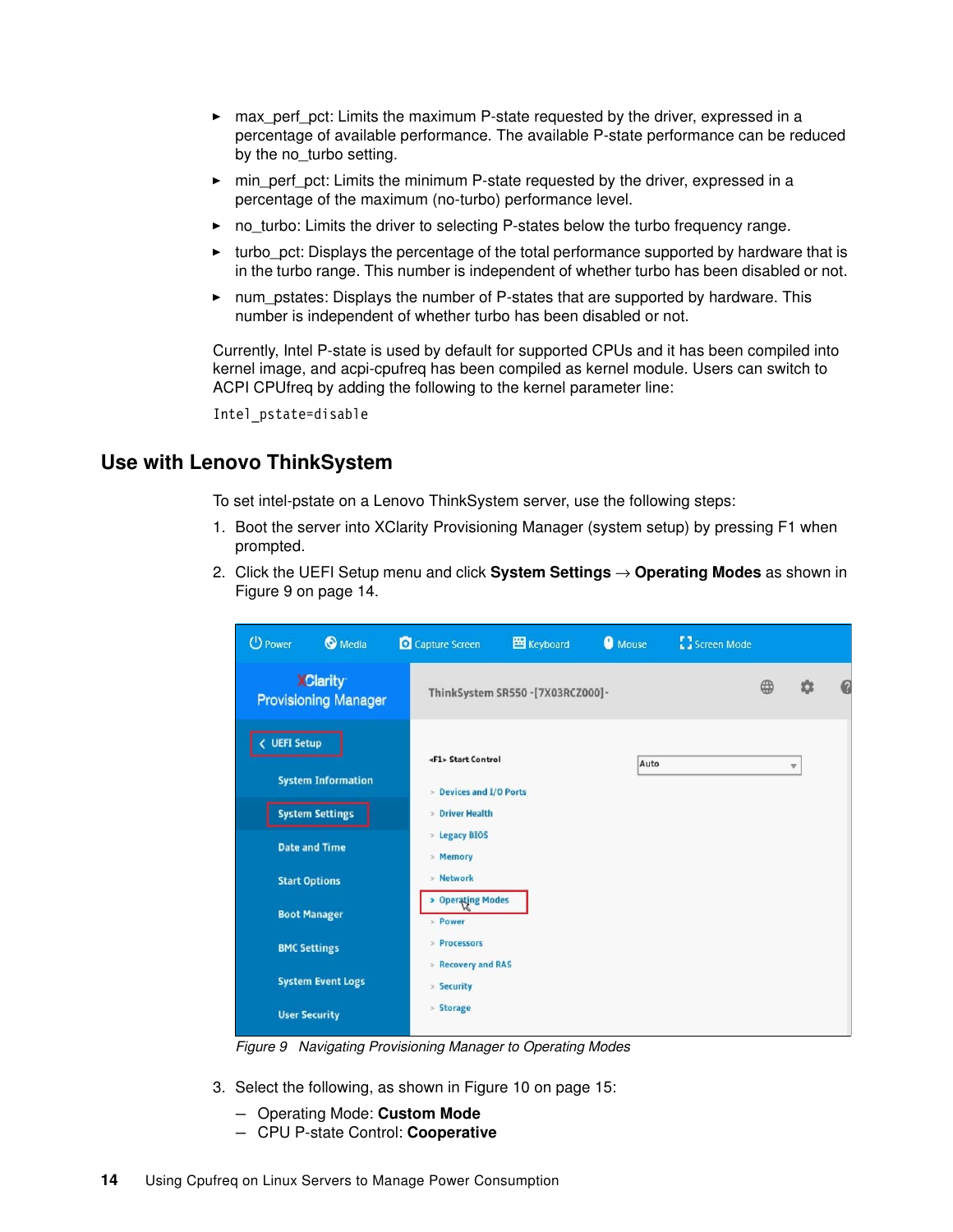| <b>O</b> Media<br><b>U</b> Power               | C Capture Screen               | Keyboard                         | <b>O</b> Mouse  | Screen Mode             |   |              |   |
|------------------------------------------------|--------------------------------|----------------------------------|-----------------|-------------------------|---|--------------|---|
| <b>XClarity</b><br><b>Provisioning Manager</b> |                                | ThinkSystem SR550 -[7X03RCZ000]- |                 |                         | ⊕ | Ω            | G |
| <b>&lt; UEFI Setup</b>                         | <b>Choose Operating Mode</b>   |                                  |                 | <b>Custom Mode</b>      |   |              |   |
| <b>System Information</b>                      | <b>Memory Speed</b>            |                                  |                 | <b>Max Performance</b>  |   | v            |   |
| <b>System Settings</b>                         | <b>Memory Power Management</b> |                                  | <b>Disabled</b> |                         |   | v            |   |
| <b>Date and Time</b>                           | <b>CPU P-state Control</b>     |                                  |                 | Cooperative             |   |              |   |
| <b>Start Options</b>                           | <b>C1 Enhanced Mode</b>        |                                  | <b>Disable</b>  | $\mathbb Z$             |   | v            |   |
| <b>Boot Manager</b>                            | <b>UPI Link Frequency</b>      |                                  |                 |                         |   | v            |   |
| <b>BMC Settings</b>                            |                                |                                  |                 | <b>Max Performance</b>  |   | v            |   |
|                                                | <b>UPI Link Disable</b>        |                                  |                 | <b>Enable All Links</b> |   | v            |   |
| <b>System Event Logs</b>                       | <b>Turbo Mode</b>              |                                  | Enable          |                         |   | v            |   |
| <b>User Security</b>                           | <b>Energy Efficient Turbo</b>  |                                  | <b>Disable</b>  |                         |   | $\mathbf{v}$ |   |

<span id="page-14-1"></span>*Figure 10 Operating Mode settings for intel-pstate*

4. Click **Save**, exit Provisioning Manager and reboot the server.

# <span id="page-14-0"></span>**Driver selection based on application scenarios**

Nowadays, a typical standard server comes with basically all of the necessary hardware features supported in RHEL 7. The first thing to take into consideration is the main kinds of workloads for which the server will be used. Based on this information, you can decide which components to optimize for power saving.

► Web server

A web server needs network and disk I/O. Depending on the external connection speed, 100 Mbit/s might be enough. If the machine serves mostly static pages, CPU performance might not be very important.

Power-management choices might therefore include:

- No adjustment of disk or network plugins.
- ALPM turned on.
- Ondemand governor turned on.
- **Example Server**

A compute server mainly needs CPU resources. Power management choices might include:

- Depending on the jobs and where data are stored, disk or network plugins can be adjusted; or for batch-mode systems, fully active adjustment.
- Depending on utilization, perhaps the performance governor should be used.
- Mail server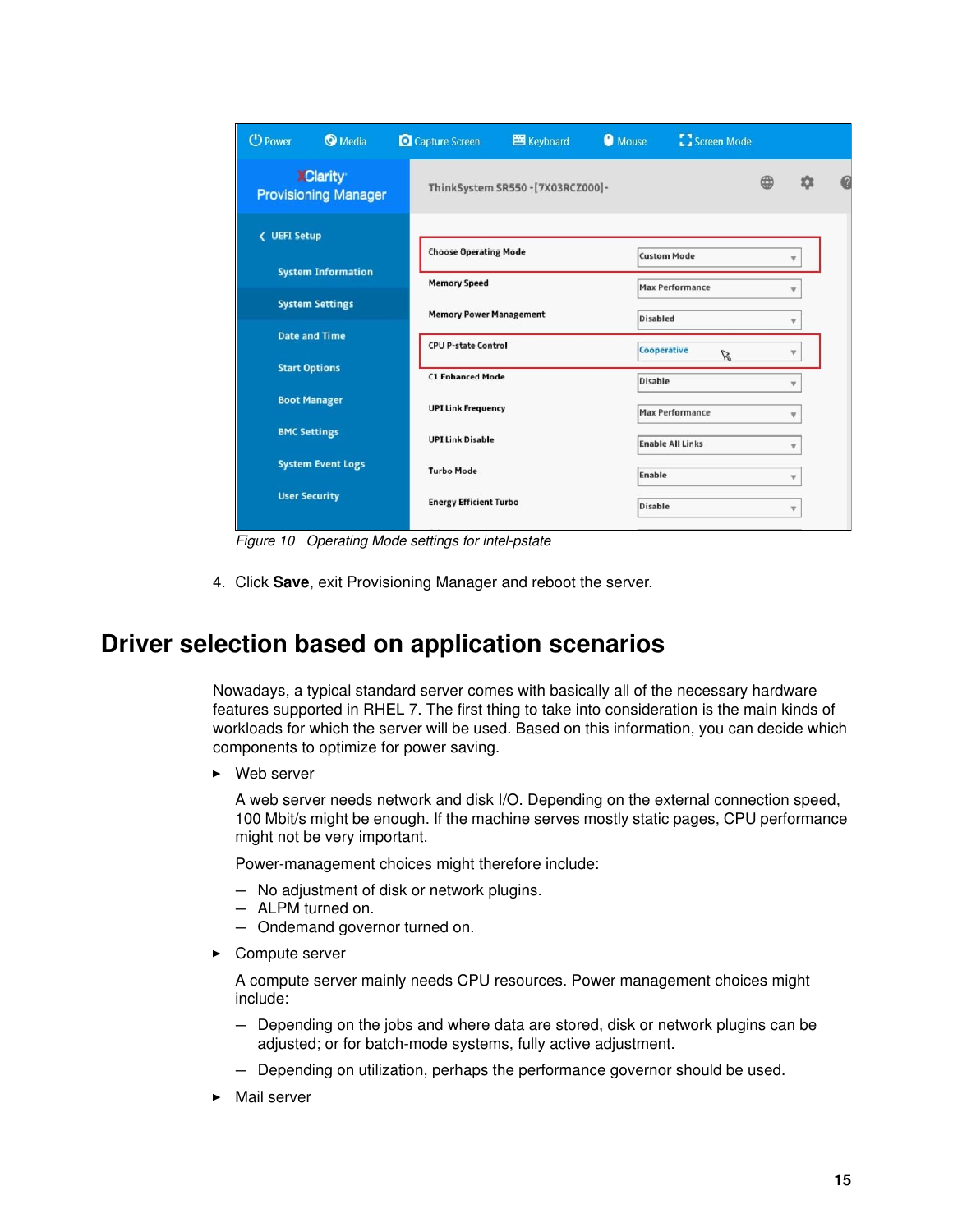A mail server mostly needs disk I/O and CPU resources. Power management choices might include:

- Ondemand governor turned on, because the last few CPU performance percentages are not important.
- No adjustment of disk or network plugins.
- The network speed should not be limited, because mail is often internal and can therefore benefit from a 1 Gbit/s or 10 Gbit/s link.
- -File server

File server requirements are similar to those of a mail server, but depending on the protocol used, might require more CPU performance. Typically, Samba-based servers require more CPU than NFS, and NFS typically requires more than iSCSI. Even so, users should be able to use the ondemand governor.

**Directory server** 

A directory server typically has lower requirements for disk I/O, especially if equipped with enough RAM. Network latency is important, although network I/O less so. Users might consider network latency adjustment with a lower link speed, but they should test this carefully for the particular network. Therefore, the ondemand governor might be a suitable choice.

#### <span id="page-15-0"></span>**Autonomous P-states**

Lenovo ThinkSystem servers also support Autonomous P-states, which Intel calls HWPM OOB mode (Hardware Power Management out-of-band mode). With this mode, the decision about which P-state to use is made entirely by system hardware (Package Control Unit, PCU) with no input from the operating system. The priority can be tuned somewhat with the power/performance UEFI setting.

Modern Intel processors use Hardware Power Management (HWPM), a new optional processor power management feature in the hardware that frees the OS from making decisions about processor frequency. HWPM allows the platform to provide information on all available constraints, allowing the hardware to choose the optimal operating point. Operating independently, the hardware uses information that is not available to software and is able to make a more optimized decision in regard to the p-states and c-states.

The Intel Xeon Scalable Family expands on HWPM by providing a broader range of states that it can affect as well as a finer level of granularity and microarchitecture observability via the PCU. Intel Xeon Scalable family processors offers the option for a collaboration between the HWPM and the operating system, known as native mode. For more information, see the *Intel Xeon Processor Scalable Family Technical Overview*, available from:

[https://software.intel.com/en-us/articles/intel-xeon-processor-scalable-family-tec](https://software.intel.com/en-us/articles/intel-xeon-processor-scalable-family-technical-overview) [hnical-overview](https://software.intel.com/en-us/articles/intel-xeon-processor-scalable-family-technical-overview)

## <span id="page-15-1"></span>**References**

For more information, see the following documents

► Managing power consumption on Red Hat Enterprise Linux 7

[https://access.redhat.com/documentation/en-US/Red\\_Hat\\_Enterprise\\_Linux/7/html/P](https://access.redhat.com/documentation/en-US/Red_Hat_Enterprise_Linux/7/html/Power_Management_Guide) ower Management Guide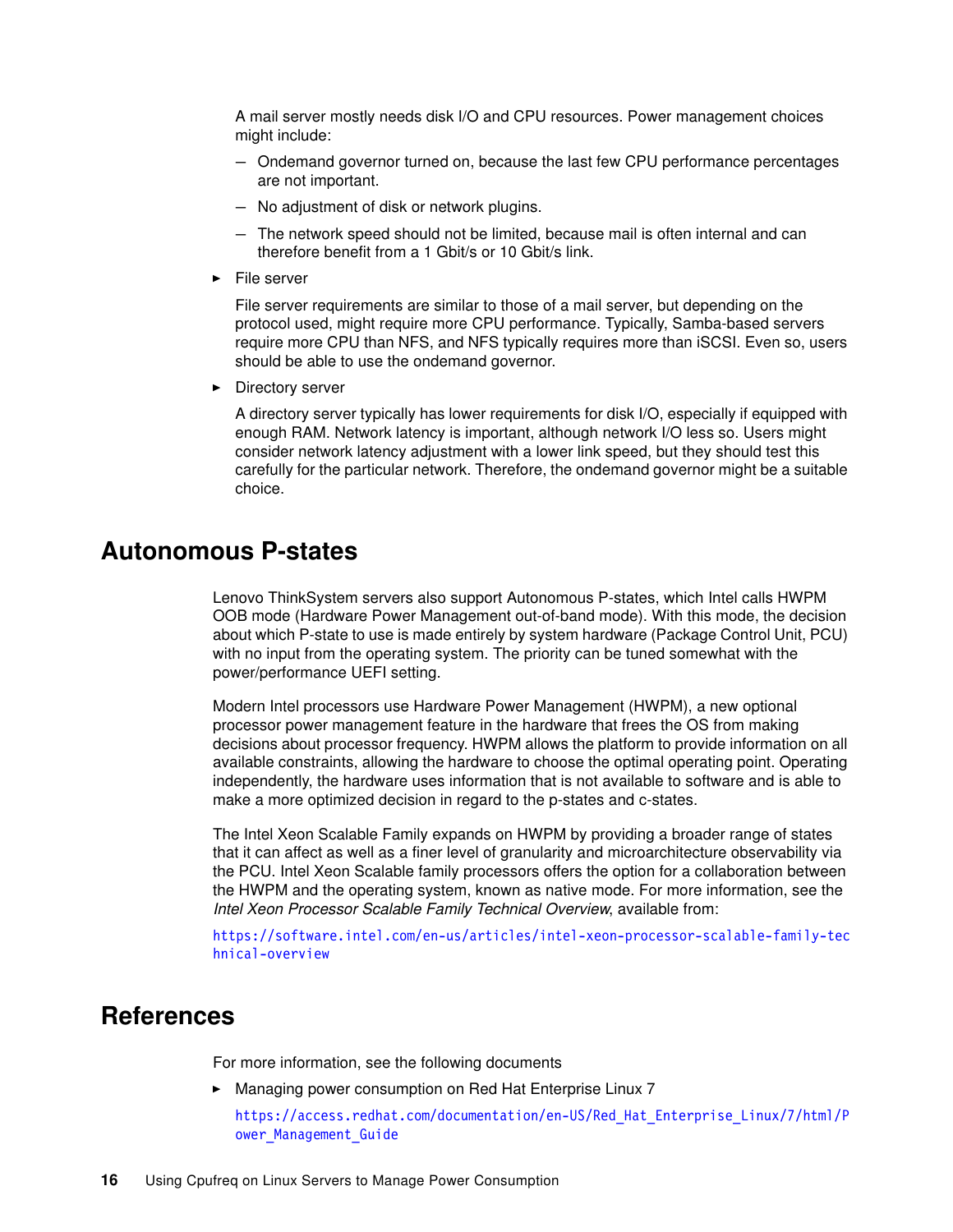- Intel 64 and IA-32 Architectures Software Developer's Manual

[https://software.intel.com/en-us/articles/intel-sdm?wapkw=64-ia-32-architecture](https://software.intel.com/en-us/articles/intel-sdm?wapkw=64-ia-32-architectures-software-developer-manual) [s-software-developer-manual](https://software.intel.com/en-us/articles/intel-sdm?wapkw=64-ia-32-architectures-software-developer-manual)

- **Example 21 Linux kernel source code repository** <https://git.kernel.org/pub/scm/linux/kernel/git/torvalds/linux.git>
- ► Wikipedia ACPI global states

https://en.wikipedia.org/wiki/Advanced Configuration and Power Interface#Global [\\_states](https://en.wikipedia.org/wiki/Advanced_Configuration_and_Power_Interface#Global_states)

# <span id="page-16-0"></span>**Authors**

**Huaisheng Ye** is a Linux Engineer at the Lenovo Data Center Group in Beijing, China. He has experience with Linux kernel power and memory management subsystems, and kernel drm scope. Before joining Lenovo, he worked for AMD as a graphics driver engineer. He has almost nine years work experience, and currently focuses on Linux kernel memory, storage and power management subsystems.

Special thanks to the following people for their contributions and suggestions for this project:

- ► Carol Cheng, Lenovo Sr. Manager for OS Enablement and Preload
- Ocean He, Lenovo Advisory Engineer for Linux Enablement
- ► Robert Wolford, Lenovo SESM for System x® Power Management & Efficiency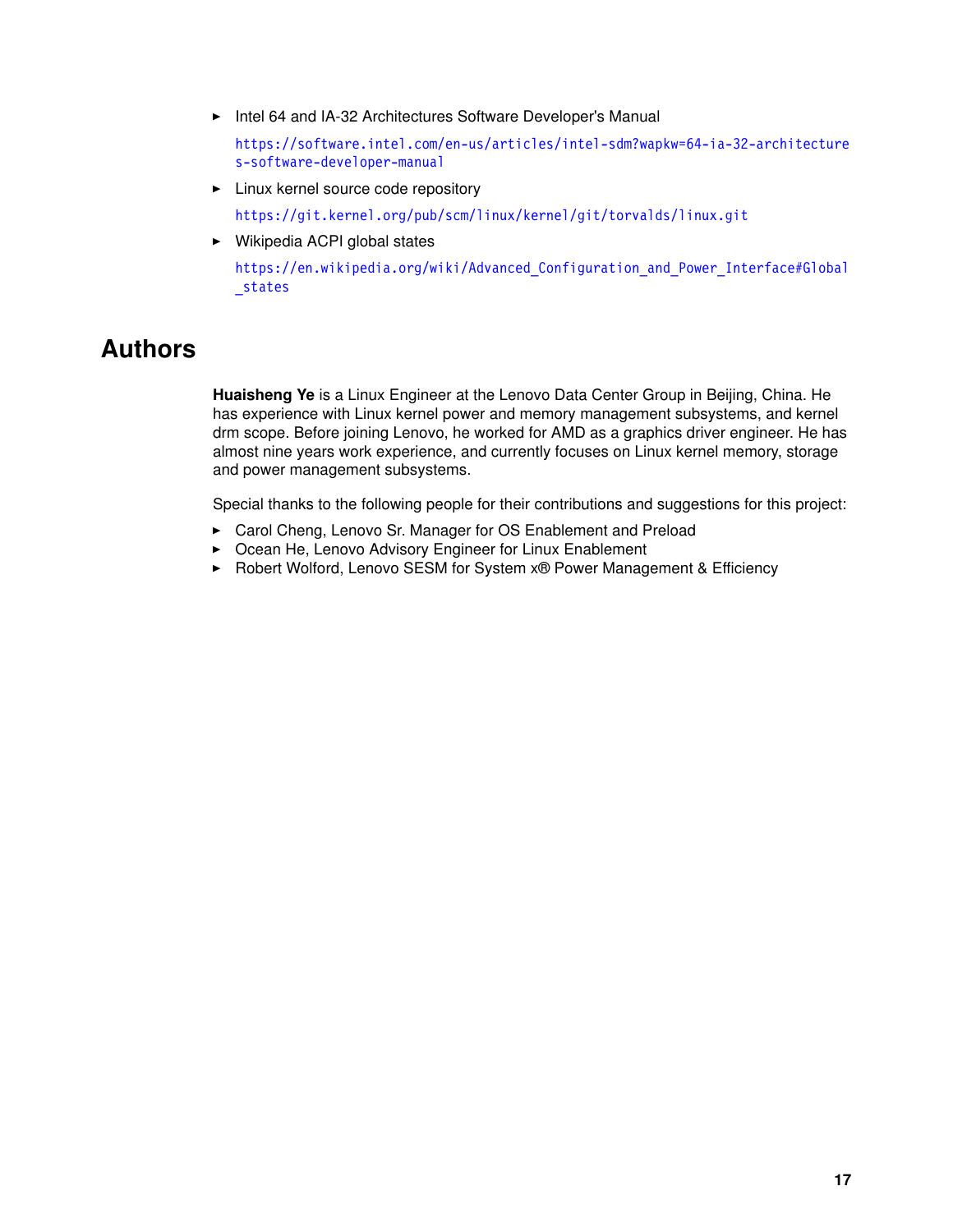# <span id="page-17-0"></span>**Notices**

Lenovo may not offer the products, services, or features discussed in this document in all countries. Consult your local Lenovo representative for information on the products and services currently available in your area. Any reference to a Lenovo product, program, or service is not intended to state or imply that only that Lenovo product, program, or service may be used. Any functionally equivalent product, program, or service that does not infringe any Lenovo intellectual property right may be used instead. However, it is the user's responsibility to evaluate and verify the operation of any other product, program, or service.

Lenovo may have patents or pending patent applications covering subject matter described in this document. The furnishing of this document does not give you any license to these patents. You can send license inquiries, in writing, to:

Lenovo (United States), Inc. 1009 Think Place - Building One Morrisville, NC 27560 U.S.A. Attention: Lenovo Director of Licensing

LENOVO PROVIDES THIS PUBLICATION "AS IS" WITHOUT WARRANTY OF ANY KIND, EITHER EXPRESS OR IMPLIED, INCLUDING, BUT NOT LIMITED TO, THE IMPLIED WARRANTIES OF NON-INFRINGEMENT, MERCHANTABILITY OR FITNESS FOR A PARTICULAR PURPOSE. Some jurisdictions do not allow disclaimer of express or implied warranties in certain transactions, therefore, this statement may not apply to you.

This information could include technical inaccuracies or typographical errors. Changes are periodically made to the information herein; these changes will be incorporated in new editions of the publication. Lenovo may make improvements and/or changes in the product(s) and/or the program(s) described in this publication at any time without notice.

The products described in this document are not intended for use in implantation or other life support applications where malfunction may result in injury or death to persons. The information contained in this document does not affect or change Lenovo product specifications or warranties. Nothing in this document shall operate as an express or implied license or indemnity under the intellectual property rights of Lenovo or third parties. All information contained in this document was obtained in specific environments and is presented as an illustration. The result obtained in other operating environments may vary.

Lenovo may use or distribute any of the information you supply in any way it believes appropriate without incurring any obligation to you.

Any references in this publication to non-Lenovo Web sites are provided for convenience only and do not in any manner serve as an endorsement of those Web sites. The materials at those Web sites are not part of the materials for this Lenovo product, and use of those Web sites is at your own risk.

Any performance data contained herein was determined in a controlled environment. Therefore, the result obtained in other operating environments may vary significantly. Some measurements may have been made on development-level systems and there is no guarantee that these measurements will be the same on generally available systems. Furthermore, some measurements may have been estimated through extrapolation. Actual results may vary. Users of this document should verify the applicable data for their specific environment.